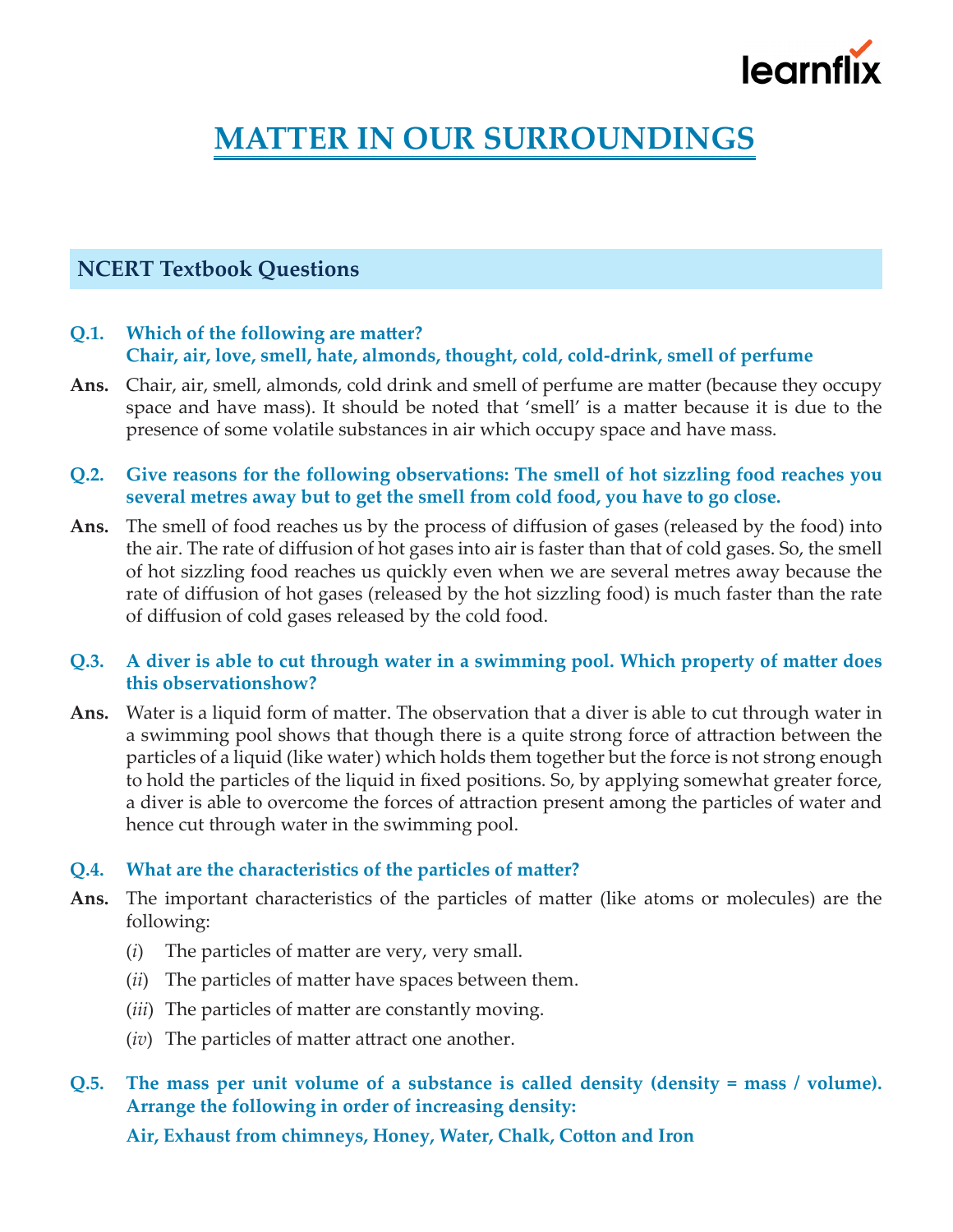**Ans.** The order of increasing densities of the given substances is:

Air < Exhaust from chimneys < Cotton < Water < Honey < Chalk < Iron

*Explanation:*

- (*i*) Air is mainly a mixture of comparatively light gases like nitrogen, and oxygen, etc., so it has the lowest density.
- (*ii*) Exhaust gases from chimneys, in addition to air, also contain heavier gases like carbon dioxide, sulphur dioxide and nitrogen dioxide, etc., so they have slightly higher density than air.
- (*iii*) Cotton is a fluffy solid which has a lot of air trapped in its pores. Due to lot of trapped air, solid cotton has higher density than exhaust gases from chimneys.
- (*iv*) Water is a liquid having quite closely packed particles, so the density of water is higher than that of cotton.
- (*v*) Honey is a thick liquid having closely packed heavy particles, so the density of honey is higher than that of water.
- (*vi*) Chalk is a porous solid in which the particles are comparatively less closely packed but it has higher density than honey (which is a liquid).
- (*vii*) Iron is a highly compact solid in which the particles are very, very closely packed due to which its density is much higher than that of chalk.
- **Q.6. (***a***) Tabulate the differences in the characteristics of the three states of matter.**

#### **(***b***) Comment upon the following:**

 **Rigidity, Compressibility, Fluidity, Filling a gas container, Shape, Kinetic energy and Density.**

**Ans.** (*a*) The main differences in the characteristics of the three states of matter, solids, liquids and gases are given below:

| Solids                 |                                                     | Liquids           |                                                                                                                                            | Gases                |                                                                                                                                                 |
|------------------------|-----------------------------------------------------|-------------------|--------------------------------------------------------------------------------------------------------------------------------------------|----------------------|-------------------------------------------------------------------------------------------------------------------------------------------------|
| $\left( \iota \right)$ | Solids have a fixed<br>shape and a fixed<br>volume. | (i)               | Liquids have a fixed<br>volume but they<br>have no fixed shape.<br>Liquids take the shape<br>of the container in<br>which they are placed. | $\left( \nu \right)$ | Gases have neither a<br>fixed shape nor a fixed<br>volume. Gases acquire<br>the shape and volume<br>of the container in<br>which they are kept. |
| $\left( u\right)$      | Solids cannot be<br>compressed much.                | $\left( u\right)$ | Like solids, liquids<br>cannot be compressed<br>much.                                                                                      | $\left( u\right)$    | Gases can be<br>comressed easily (into<br>a small volume).                                                                                      |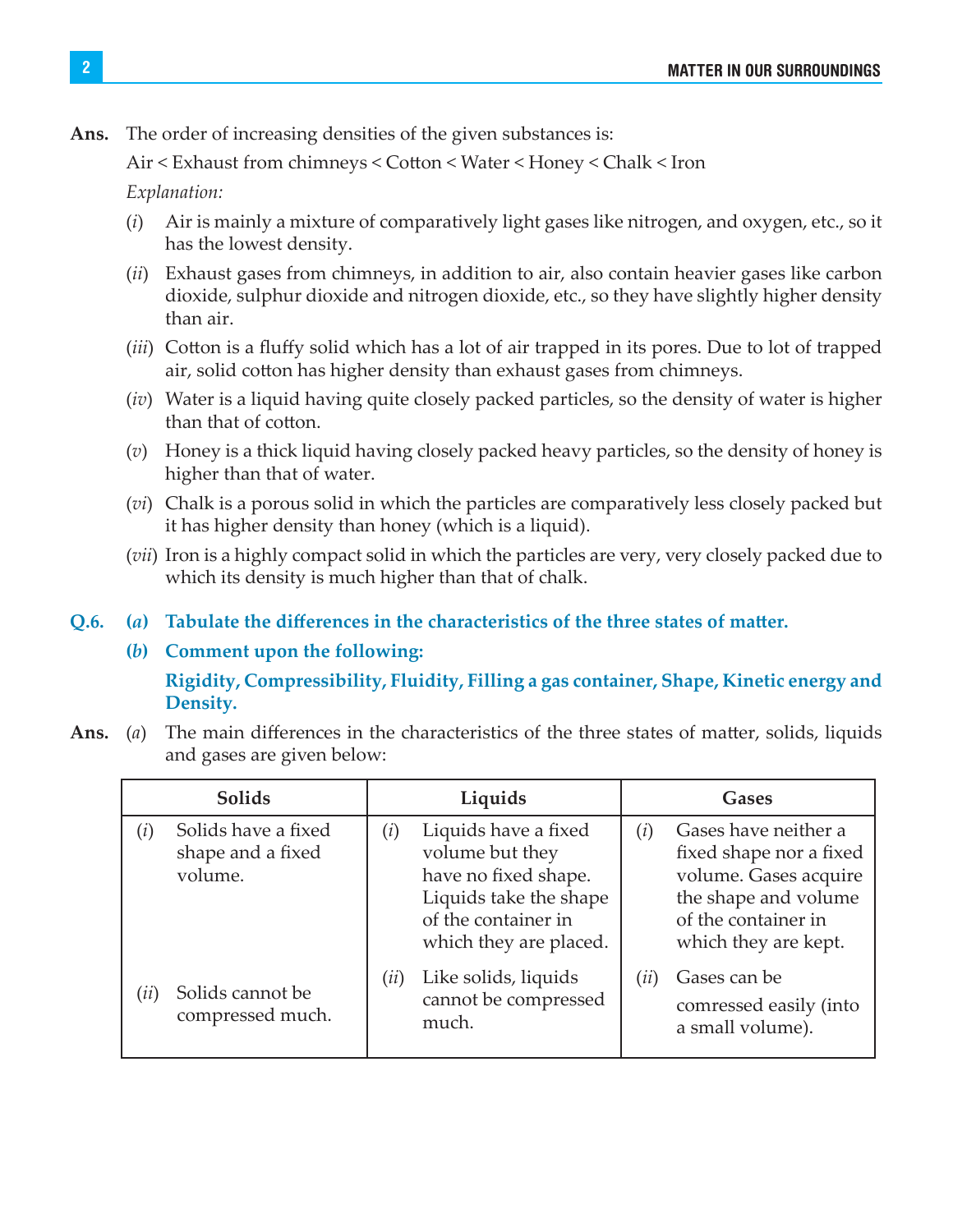| <b>Solids</b>                                              | Liquids                                                                                             | Gases                                                                                                                                                 |  |
|------------------------------------------------------------|-----------------------------------------------------------------------------------------------------|-------------------------------------------------------------------------------------------------------------------------------------------------------|--|
| Solids have high<br>(iii)<br>densities. They are<br>heavy. | Liquids have moderate<br>(iii)<br>to high densities. They<br>are usually less dense<br>than solids. | Gases have very low<br>(iii)<br>densities. They are<br>very, very, light. A gas<br>is much lighter than<br>the same volume of a<br>solid or a liquid. |  |
| Solids do not fill their<br>(iv)<br>container completely.  | Liquids do not fill their<br>(iv)<br>container completely.                                          | Gases fill their<br>(iv)<br>container completely.                                                                                                     |  |
| Solids do not flow.<br>(v)                                 | Liquids generally flow<br>(v)<br>easily.                                                            | Gases flow easily.<br>(v)                                                                                                                             |  |

- (*b*) (*i*) **Rigidity.** Rigidity refers to the property of a solid to resist change in its shape (or resist deformation) when an outside force is applied. In most simple terms, rigidity means 'stiffness'. The particles in a solid are very closely packed and there are very strong forces of attraction between them, so solids possess high rigidity. Liquids and gases are not rigid because the positions of their particles are not fixed.
	- (*ii*) **Compressibility.** Compressibility is the property of a fluid (or a solid) due to which its volume decreases when pressure is applied. The particles in gases have large spaces between them due to which their volume decreases too much when pressure is applied on them. So, gases have high compressibility. On the other hand, the particles in solids and liquids are closely packed, so solids and liquids do not have much compressibility.
	- (*iii*) **Fluidity.** The property of flowing easily is called fluidity. Gases and liquids exhibit the property of fluidity, so they are called fluids. Due to large interparticle distances and very weak forces of attraction, gases can flow extremely easily. So, the gases have very high fluidity. And because of comparatively smaller interparticle distances and stronger forces of attraction between their particles, the fluidity of liquids is less than that of gases. Solids are not fluids, they have no fluidity.
	- (*iv*) **Filling a gas container.** A gas fills its container completely because due to high kinetic energy and negligible interparticle forces of attraction, the particles in a gas move with high speeds in all directions and occupy all the space in the container.
	- (*v*) **Shape.** The external form or appearance of a substance is called its shape. A solid has a fixed shape because the particles in a solid are closely packed and their positions are fixed due to strong forces of attraction between them. The liquids and gases do not have fixed shapes because the positions of particles in them are not fixed due to comparatively weaker forces of attraction between them.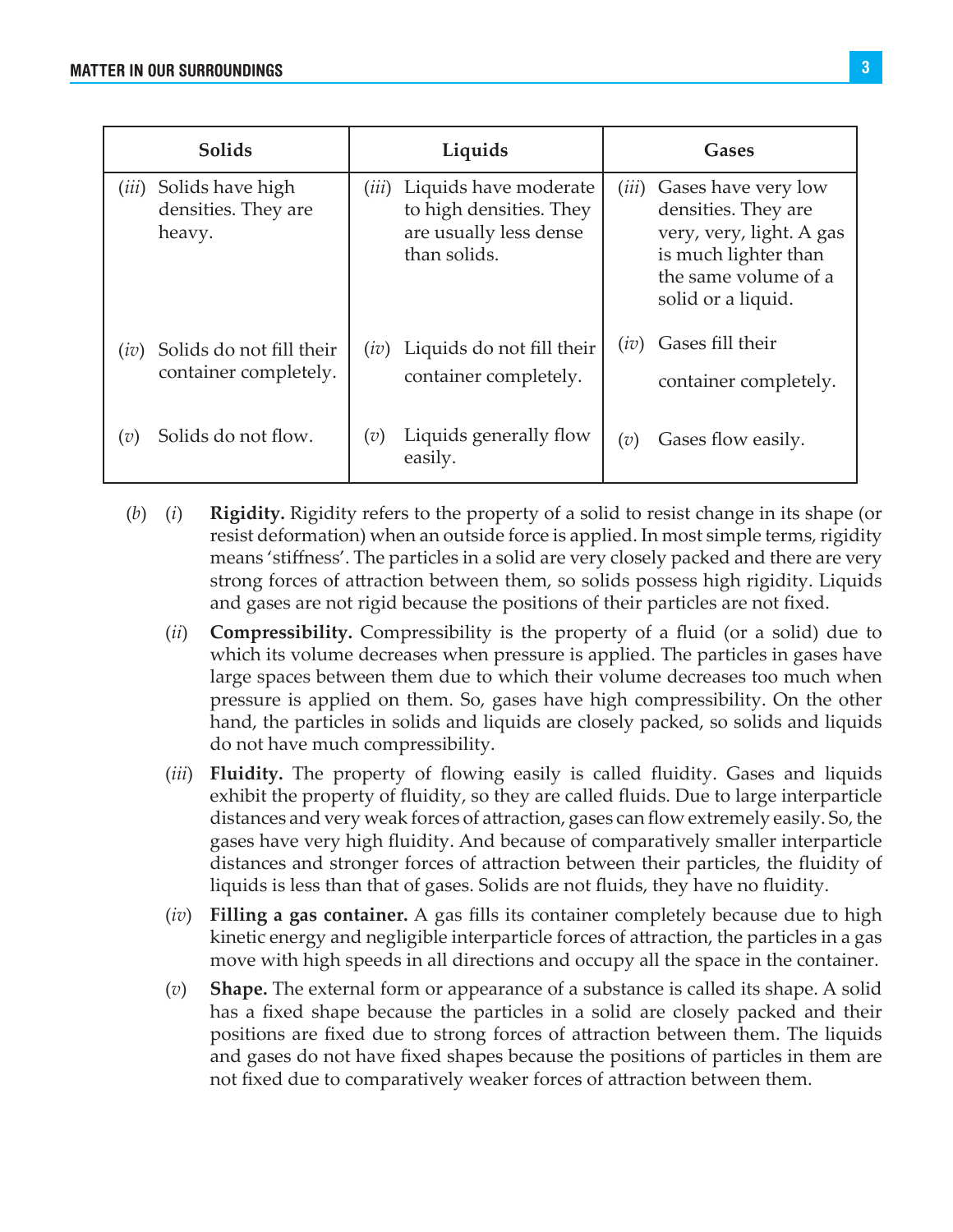- (*vi*) **Kinetic energy.** The energy possessed by a material due to the motion of its particles is called kinetic energy. At a given temperature, the particles in a gas have the maximum kinetic energy because they move with high speeds due to weakest forces of attraction among them. Liquids have lesser kinetic energy (than gases) whereas solids have the the least kinetic energy at a given temperature.
- (*vii*) **Density.** The mass per unit volume of a material is called its density. Solids have high densities because their particles are very close together. Liquids have usually lower densities than solids because their particles are somewhat more loosely packed than that in solids. Gases have the lowest densities because their particles are very far apart from one another.

#### **Q.7. Give reasons:**

- **(***a***) A gas fills completely the vessel in which it is kept.**
- **(***b***) A gas exerts pressure on the walls of the container.**
- **(***c***) A wooden table should be called a solid.**
- **(***d***) We can easily move our hand in air but to do the same through a solid block of wood, we need a karate expert.**
- **Ans.** (*a*) The particles of a gas have high kinetic energy and negligible forces of attraction amongst them. Due to this the particles of a gas are constantly moving with high speeds in all the directions and the gas completely fills the vessel in which it is kept.
	- (*b*) Because of high kinetic energy and negligible forces of attraction, the particles of a gas move with high speeds in all directions. When the fast moving gas particles hit the walls of its container from inside, they exert a pressure (called gas pressure). Thus, the pressure exerted by a gas is due to the constant collisions of the fast moving gas particles against the inner walls of the container.
	- (*c*) A wooden table is a rigid object having a definite shape and a definite volume. Since a wooden table has these basic characteristics of solid state (rigidity, definite shape and definite volume), it should be called a solid.
	- (*d*) Air is a gas (or a mixture of gases) whose particles are very far apart and there are very weak forces of attraction between them. The extremely weak forces between particles of air can be overcome easily due to which we can easily move our hand in air. On the other hand, the particles of a solid block of wood are very closely packed and there are very strong forces of attraction between the particles of wood. It needs a huge outside force to overcome the strong interparticle attractions of a block of wood and break it apart by moving hand which only a karate expert can apply.

#### **Q.8. Liquids generally have lower density as compared to solids. But you must have observed that ice floats on water. Find out why?**

Ans. Ice is formed by the freezing of water. When water freezes to form ice, then a number of empty spaces are created in solid ice (which were not present in liquid water) giving it a cage-like structure. Due to the presence of some empty spaces, the volume of ice becomes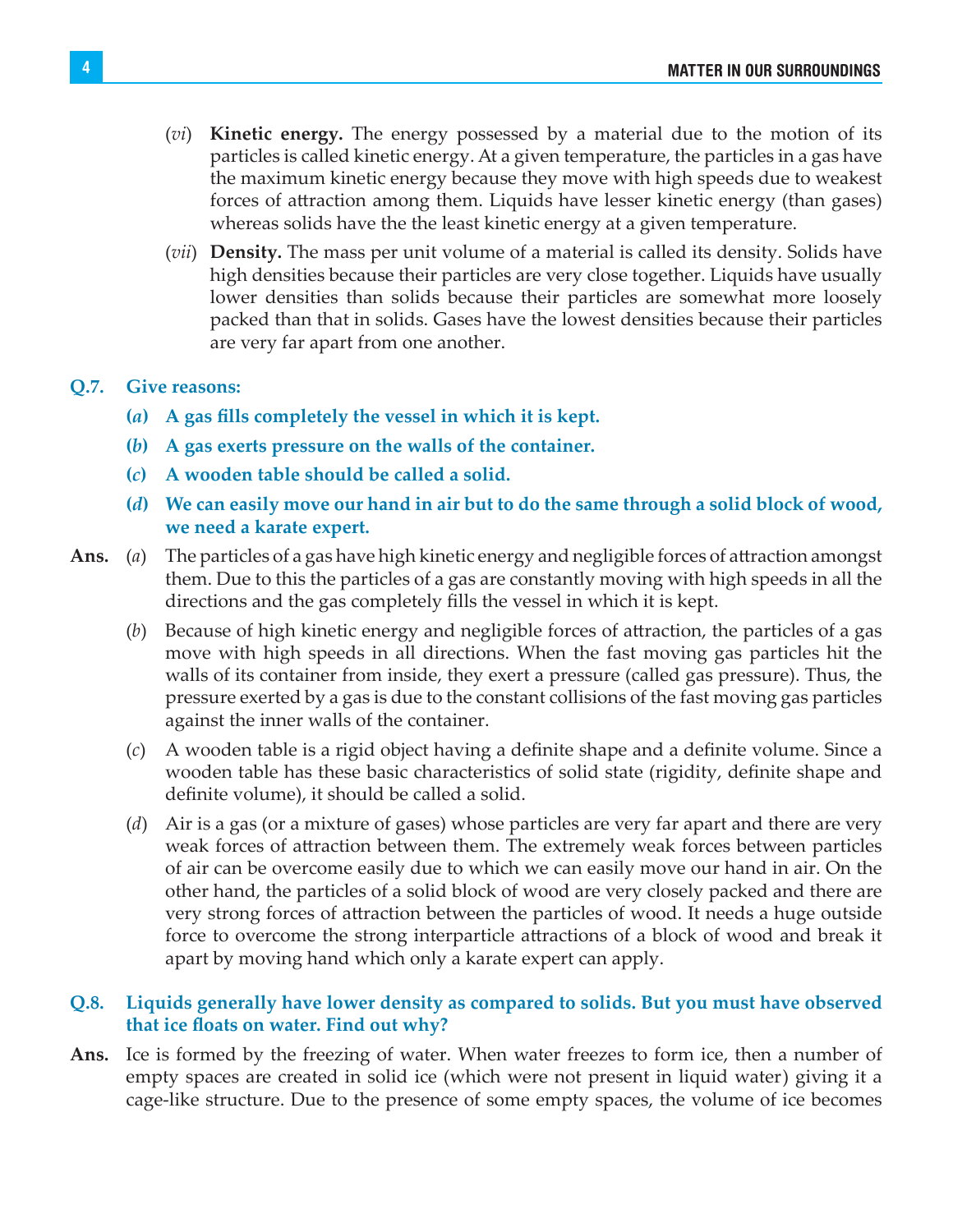more than an equal mass of water. Because of its greater volume, the density (mass per unit volume) of ice decreases. And due to its lower density than water, ice floats on water (even though it is a solid).

#### **Q.9. Convert the following temperatures to celsius scale:**

#### **(a) 300 K (b) 573 K**

Ans. (a) We know that:

Temperature on Kelvin scale = Temperature on Celsius scale + 273 So, 300 = Temperature on Celsius scale + 273 And, Temperature on Celsius scale = 300 – 273  $= 27$ °C

(b) Temp. on Kelvin scale = Temp. on Celsius scale + 273

573 = Temp. on Celsius scale + 273

And, Temp. on Celsius scale = 573 – 273

 $= 300^{\circ}C$ 

#### **Q.10. What is the physical state of water at:**

- $(a) 250^{\circ}$ C? (*b*) 100°C?
- **Ans.** (*a*) The boiling point of water is 100°C. So, the physical state of water at a temperature of 250°C (which is much above its boiling point) will be 'gaseous state'.
	- (*b*) The physical state of water at its boiling point temperature of 100°C will be both 'liquid state' as well as 'gaseous state'. This is because at its boiling point (of 100°C), the liquid state of water starts changing into its gaseous state (steam).

#### **Q.11. For any substance, why does the temperature remain constant during the change of state?**

**Ans.** The heat energy supplied to a substance during the change of state (at its melting point or boiling point ) is all used up in overcoming (or breaking) the force of attraction between its particles without increasing its kinetic energy. Since the heat (or latent heat) supplied during the change of state does not increase the kinetic energy of the substance, therefore, no rise in temperature takes place. The temperature remains constant.

#### **Q.12. Suggest a method to liquefy atmospheric gases.**

**Ans.** Atmospheric gases can be liquefied by applying pressure and lowering temperature. When enough pressure is applied, the gases are highly compressed into a small volume. The particles of gases get so close together that they start attracting one another sufficiently to form a liquid. When a gas is compressed too much by applying high pressure, a lot of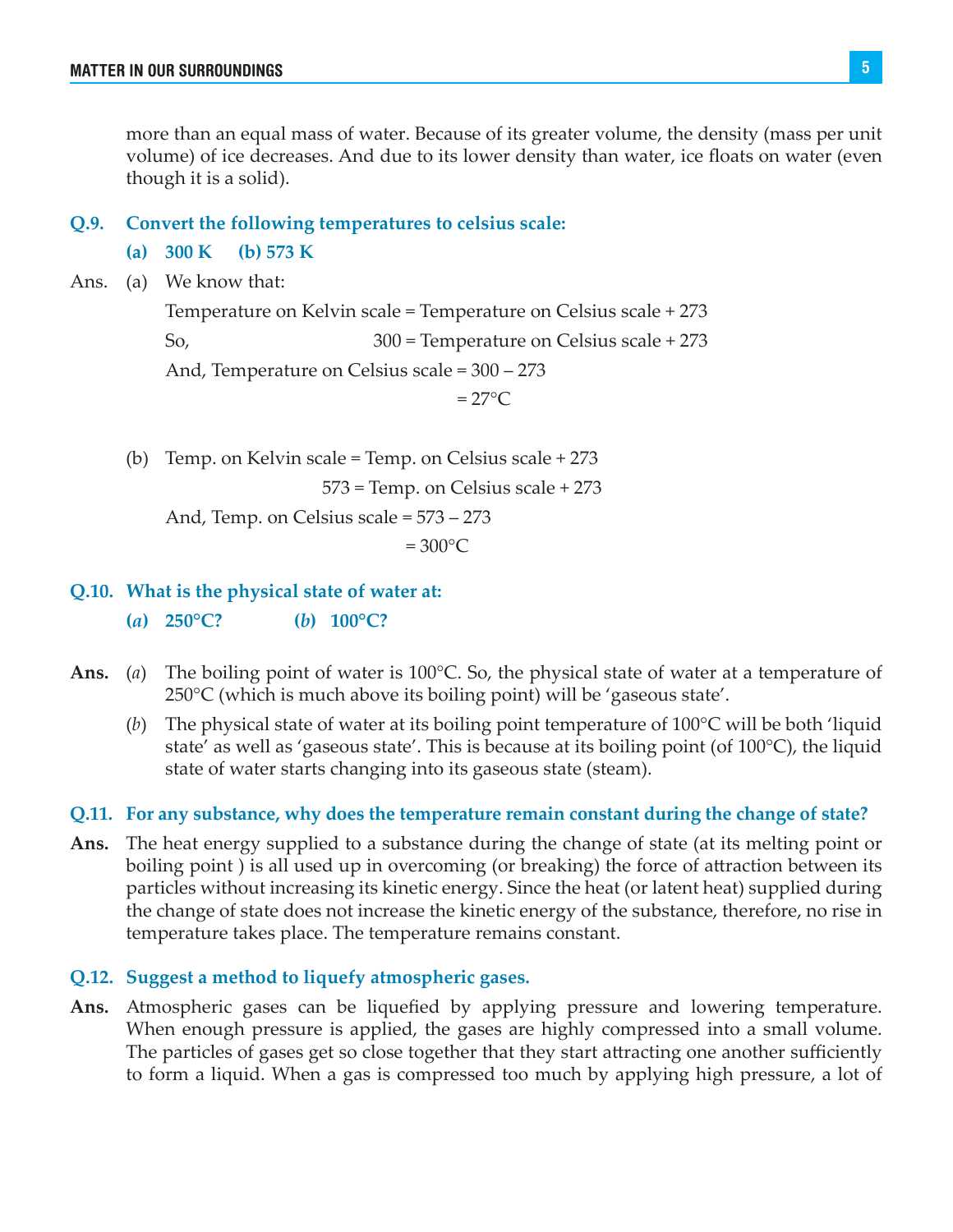heat is produced. So, while applying pressure to liquefy gases, it is necessary to lower their temperature (or cool them) to take away the heat produced during compression.

#### **Q.13. Why does a desert cooler cool better on a hot dry day?**

**Ans.** The cooling in a desert room cooler is caused by the evaporation of water. A desert cooler cools better on a hot and dry day because the higher temperature on a hot day increases the rate of evaporation of water, and the dryness of air (low humidity of air) also increases the rate of evaporation of water. And due to increased rate of evaporation of water, a desert room cooler cools better on a hot and dry day.

#### **Q.14. How does the water kept in an earthen pot (***matka***) become cool during summer?**

**Ans.** The earthen pot (or *matka*) has a large number of extremely small pores in its walls. Some of the water kept in the earthen pot continuously keeps seeping through these pores to the outside of the pot. This water evaporates (changes into vapour) continuously by taking the latent heat of vaporisation from the earthen pot and the remaining water. In this way, the earthen pot and remaining water lose heat and get cooled.

#### **Q.15. Why does our palm feel cold when we put some acetone or petrol or perfume on it?**

**Ans.** Acetone, petrol and perfume are volatile liquids (which can change into vapours easily). When we put some acetone , petrol or perfume on our palm, the acetone, petrol or perfume evaporate rapidly and our palm feels cold. This is due to the fact that to change from the liquid to the vapour state, acetone, petrol or perfume require latent heat of vaporisation. The acetone, petrol or perfume take this latent heat of vaporisation from our palm. The palm loses heat and feels cold.

#### **Q.16. Why are we able to sip hot tea or milk faster from a saucer than a cup?**

**Ans.** If the hot tea (or milk) is taken in a cup, then due to the narrow shape of the cup, the surface area of hot tea (or milk) in the cup is comparatively small. Because of small surface area, the evaporation of hot tea (or milk) taken in the cup is slow, cooling caused by evaporation is less, and hence the hot tea (or milk) remains appreciably hot for a much longer time, making it difficult to sip. On the other hand, saucer has a large surface area. Due to the large surface area of hot tea (or milk) taken in the saucer, the evaporation of hot tea (or milk) from the saucer is faster. The faster evaporation cools the hot tea (or milk) much more quickly making it convenient to sip (or drink).

#### **Q.17. What type of clothes should we wear in summer?**

**Ans.** We should wear cotton clothes in hot summer days to keep us cool and comfortable. This is due to the following reason: During hot summer days, we perspire more (give out more sweat through the pores of the skin). Sweat (*pasina*) is mainly water. The cotton clothes are good absorber of sweat. So, cotton clothes absorb the sweat produced on our skin quickly and expose it to the atmosphere for evaporation. The evaporation of sweat from cotton clothes takes the latent heat of vaporisation from our skin. In this way, our skin loses heat and makes us feel cool and comfortable.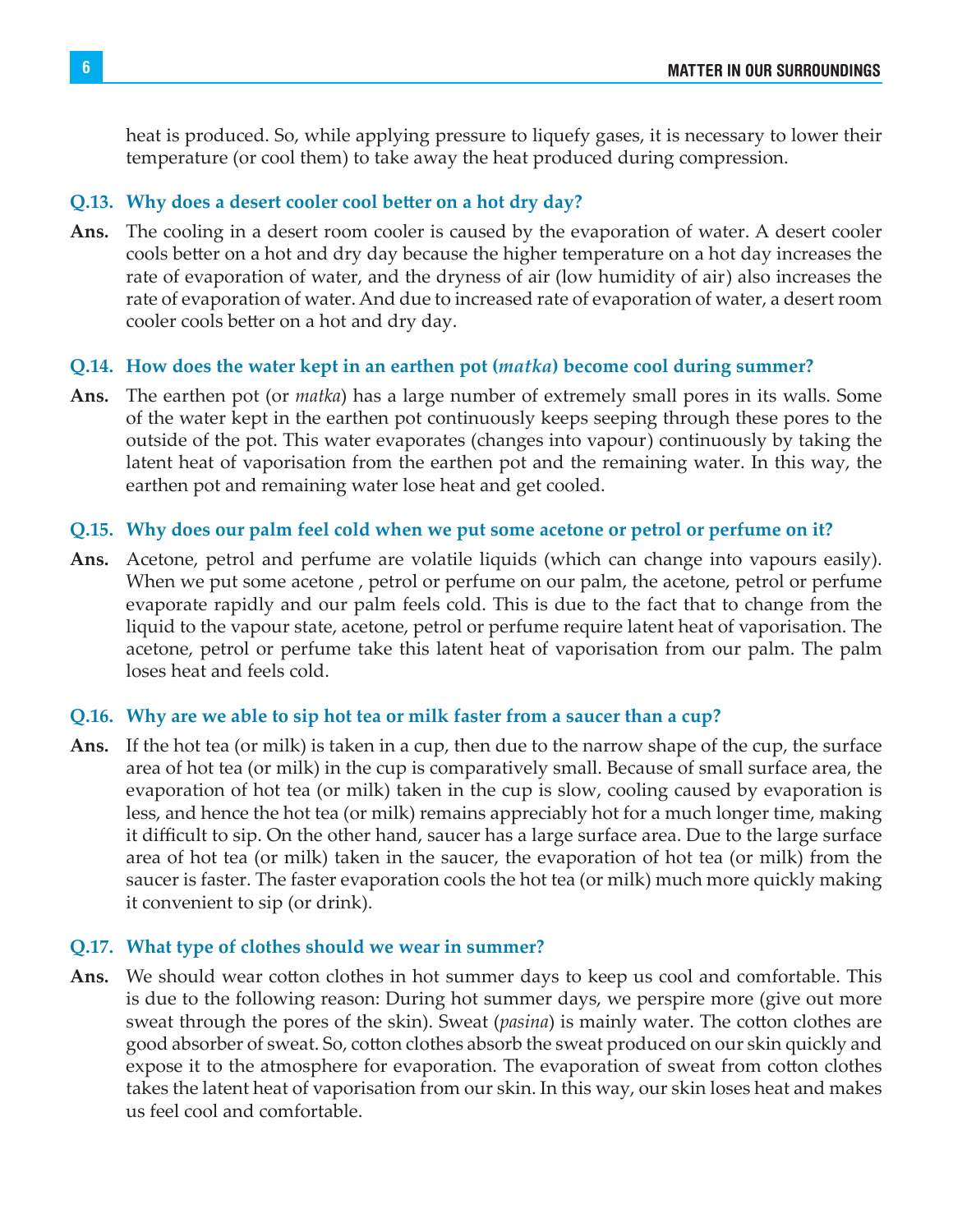#### **NCERT Exercises**

|            | Q.1. Convert the following temperatures to the celsius scale: |                                                         |  |  |  |  |
|------------|---------------------------------------------------------------|---------------------------------------------------------|--|--|--|--|
|            |                                                               | (a) 293 K<br>(b) $470 K$                                |  |  |  |  |
| Ans. $(a)$ |                                                               | Temp. on Kelvin scale = Temp. on Celsius scale $+273$   |  |  |  |  |
|            |                                                               | $293$ = Temp. on Celsius scale + 273                    |  |  |  |  |
|            |                                                               | Temp. on Celsius scale = $293 - 273$<br>So,             |  |  |  |  |
|            |                                                               | $= 20^{\circ}$ C.                                       |  |  |  |  |
|            | (b)                                                           | Temp. on Kelvin scale = Temp. on Celsius scale + 273    |  |  |  |  |
|            |                                                               | $470$ = Temp. on Celsius scale + 273                    |  |  |  |  |
|            |                                                               | Temp. on Celsius scale $= 470 - 273$<br>So,             |  |  |  |  |
|            |                                                               | $= 197$ °C.                                             |  |  |  |  |
| Q.2.       |                                                               | Convert the following temperatures to the Kelvin scale: |  |  |  |  |

**(***a***) 25°C (***b***) 373°C**

Ans. (*a*) We know that:

Temperature on Kelvin scale = Temperature on Celsius scale + 273

$$
= 25 + 273
$$

$$
= 298 \text{ K}
$$

(*b*) Temp. on Kelvin scale = Temp. on Celsius scale + 273

$$
= 373 + 273
$$

$$
= 646 \text{ K}
$$

**Q.3. Give reasons for the following observations:**

- **(***a***) Naphthalene balls disappear with time without leaving any solid.**
- **(***b***) We can get the smell of perfume sitting several metres away.**
- **Ans.** (*a*) Naphthalene is a volatile solid organic compound which can undergo sublimation (change from solid state directly into vapour state). The solid naphthalene balls keep subliming slowly (keep changing into vapours slowly). And after a certain time, the naphthalene balls sublime completely forming naphthalene vapours (which go into air), and hence they disappear without leaving any solid residue.
	- (*b*) We can get the smell of perfume sitting several metres away due to the diffusion of perfume vapours into air. This can be explained as follows: Perfume is a volatile liquid. When liquid perfume is applied by aperson, it quickly changes into vapours (or gas). The perfume vapours move very rapidly in all directions in air, mix up with air particles and spread in the air by diffusion. When this air containing perfume vapours reaches several metres away, we can smell the perfume.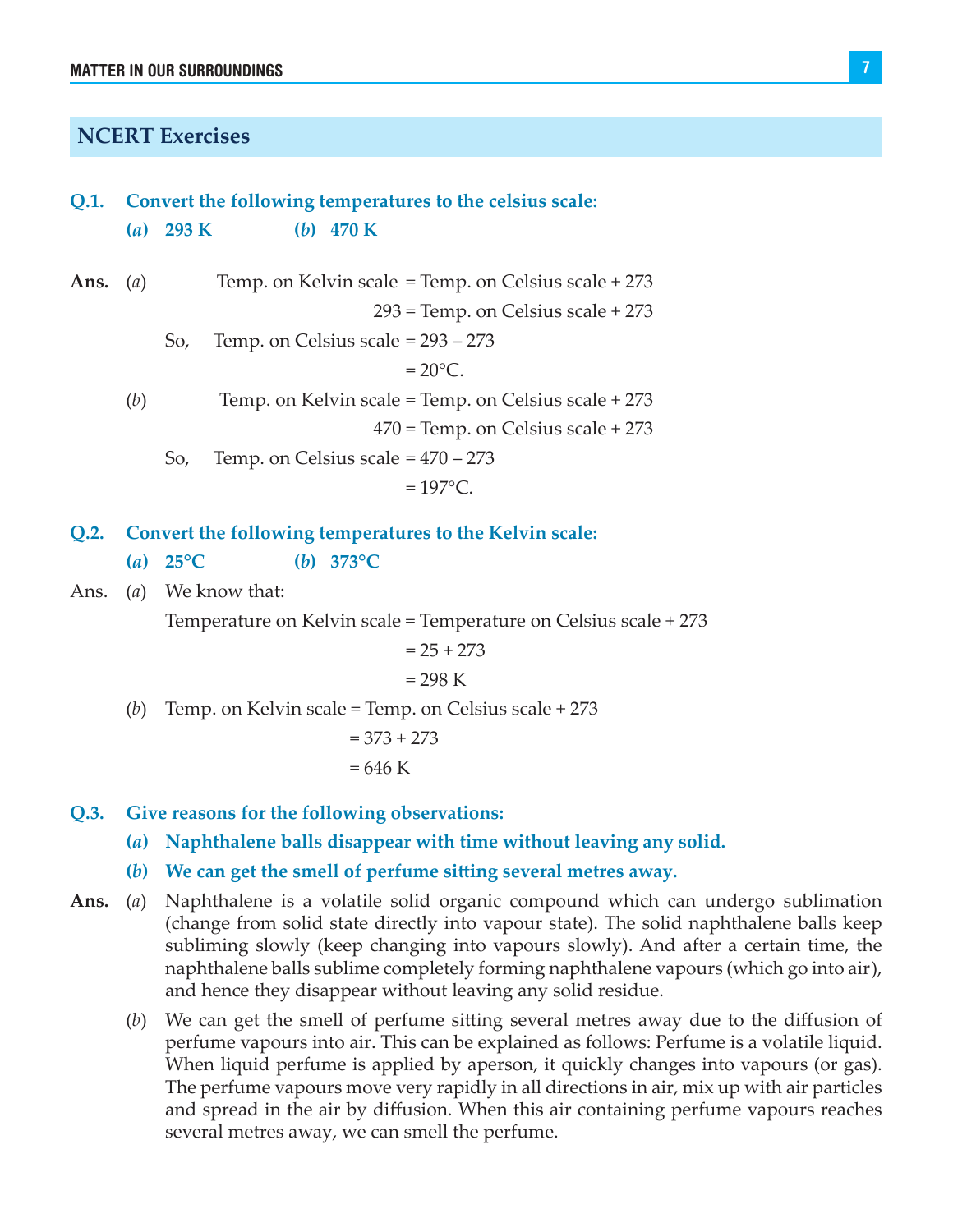# **Q.4. Arrange the following substances in increasing order of forces of attraction between the particles – water, sugar, oxygen.**

- **Ans.** The forces of attraction between the particles in a solid are the strongest, in liquids are less strong whereas in gases are the weakest. Now, out of water, sugar and oxygen:
	- (*i*) oxygen is a gas, so it has the weakest forces of attraction between its particles.
	- (*ii*) water is a liquid, so it has stronger forces of attraction between its particles (than oxygen).
	- (*iii*) sugar is a solid, so it has the strongest forces of attraction between its particles.

Thus, the increasing order of forces of attraction between the particles of water, sugar and oxygen will be:

oxygen < water < sugar

# **Q.5. What is the physical state of water at:**

# **(***a***) 25°C? (***b***) 0°C? (***c***) 100°C?**

- **Ans.** (*a*) The physical state of water at 25°C is liquid.
	- (*b*) 0°C is the melting point of ice (which is a solid) as well as the freezing point of water (which is a liquid).

So, the physical state of water at 0°C can be either a solid (as ice) or liquid.

(*c*) 100°C is the boiling point of water (which is a liquid) as well as the condensation temperature of steam

(which is a gas). So, the physical state of water at 100°C can be either a liquid or a gas (steam).

# **Q.6. Give two reasons to justify:**

# **(***a***) water at room temperature is a liquid.**

- **(***b***) an iron almirah is a solid at room temperature.**
- **Ans.** (*a*) The two general properties of liquids are that liquids have 'a fixed volume' but 'no fixed shape'. Now, water is a liquid at room temperature because:
	- (*i*) water has a fixed volume (which does not change on changing its container).
	- (*ii*) water has no fixed shape (it takes the shape of the container in which it is kept).
	- (*b*) The two general properties of solids are that solids have 'a fixed shape' and 'a fixed volume'. An almirah is a solid at room temperature because:
		- (*i*) an almirah has a fixed shape (which cannot be changed by pressing it with hands).
		- (*ii*) an almirah has a fixed volume (which depends on the dimensions according to which it is made).

# **Q.7. Why is ice at 273 K more effective in cooling than water at the same temperature?**

**Ans.** First of all please note that the temperature of 273 K is equal to 0°C and it is the melting point of ice (to form water) at the same temperature. Another point to be noted is that the latent heat of melting of ice (or fusion of ice) is 3.34 × 105 joules per kilogram. Now, ice at 273 K